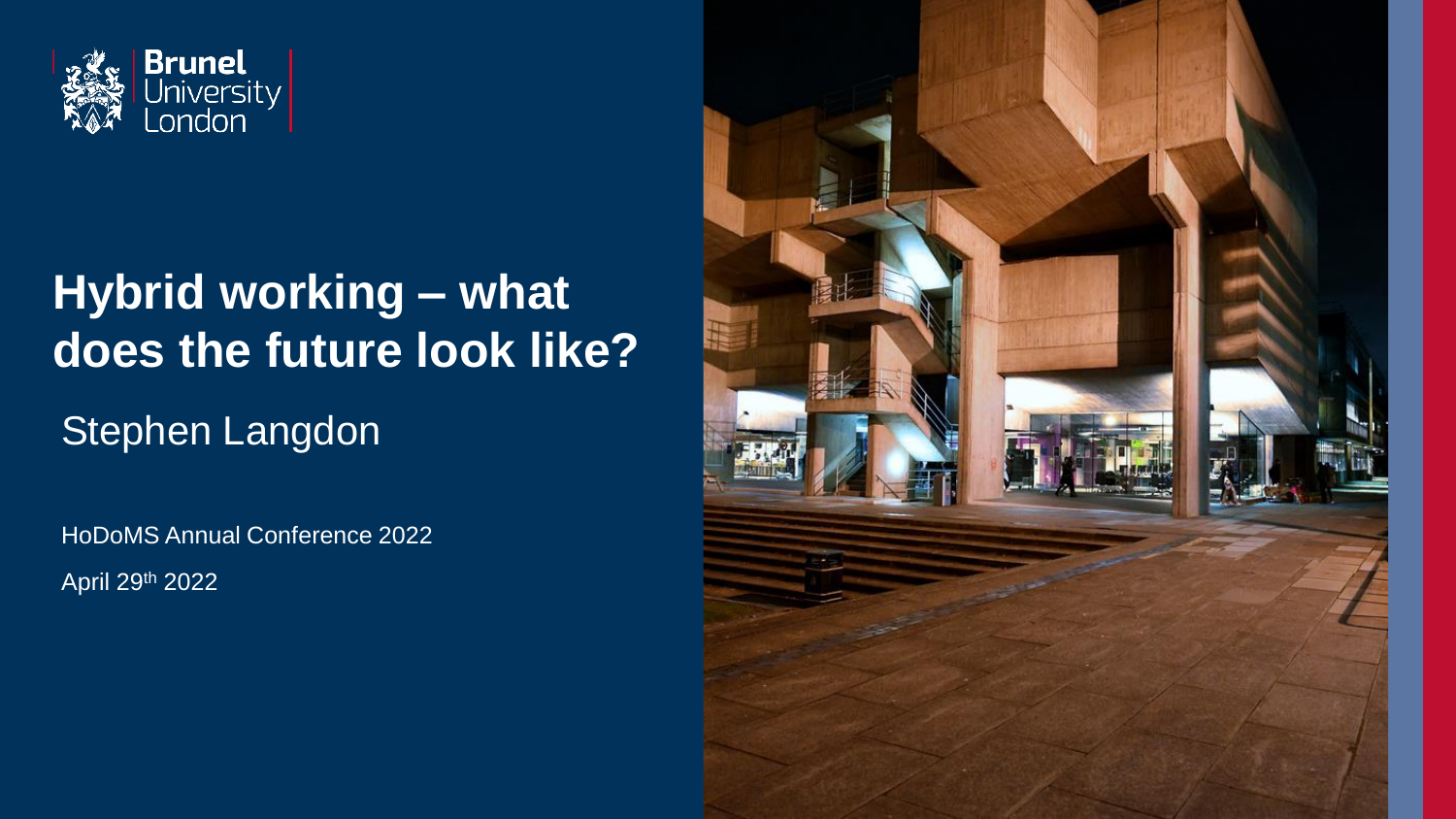## **Before 2020…**

- We all went to the office every day
- We taught students live face to face in the classroom
- •We assessed students in person under invigilated conditions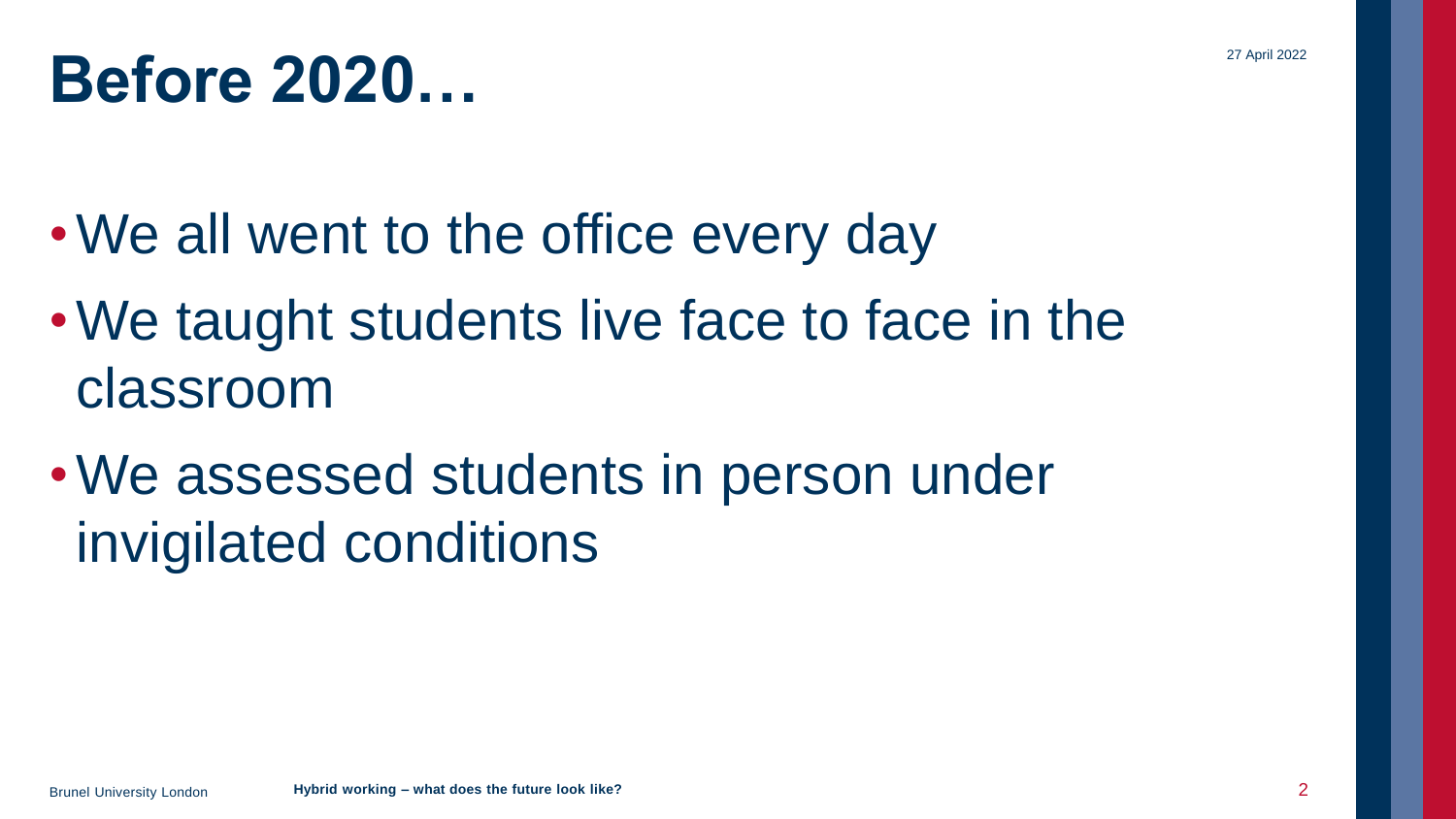## **Before 2020…**

- •We all went to the office every day (mostly)
- We taught students live face to face in the classroom (mostly)
- •We assessed students in person under invigilated conditions (mostly)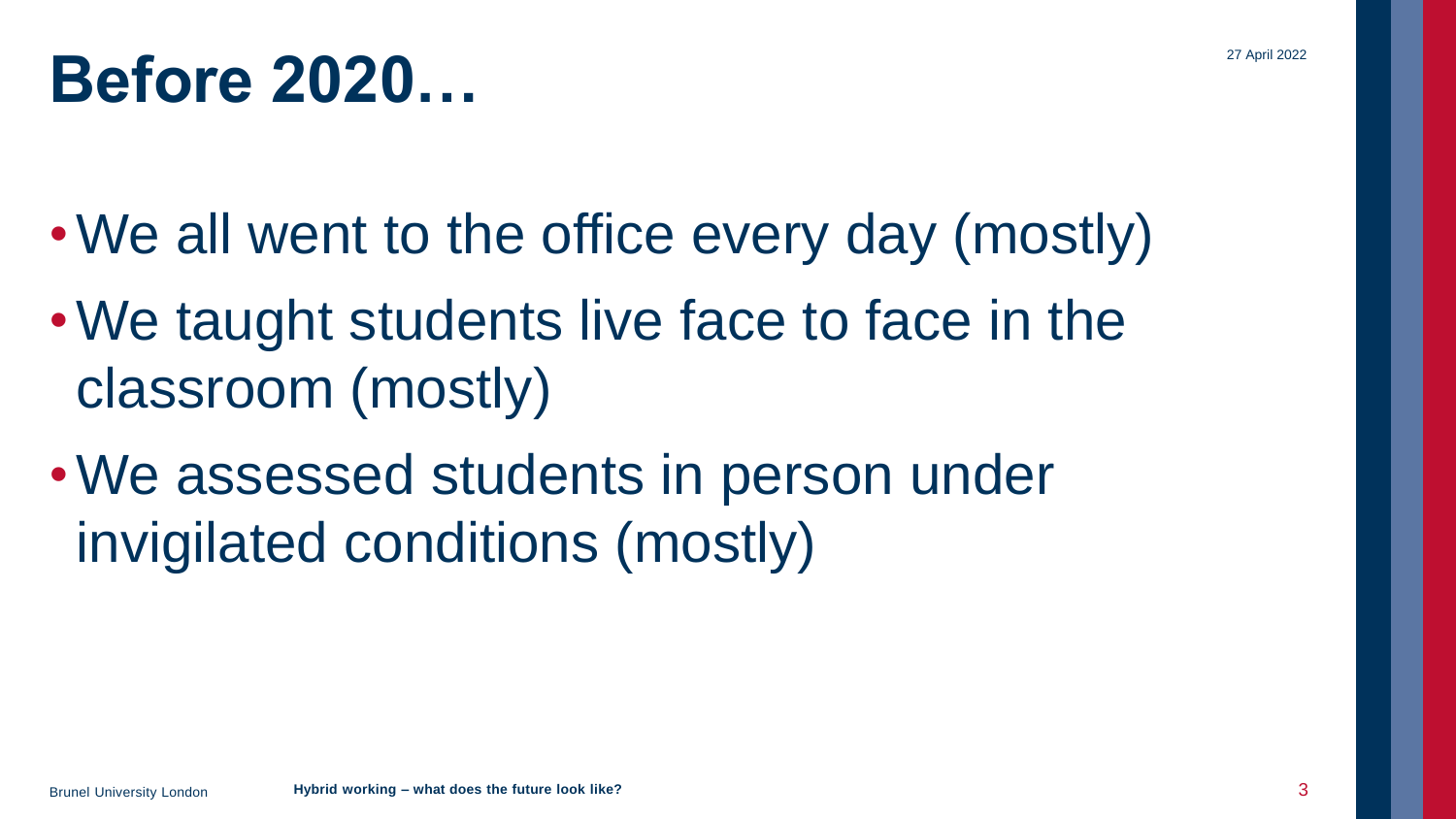# **January / February 2020…**

- Starting to consider some aspects of hybrid delivery
- Lectures (on-campus) being recorded (some issues with writing on whiteboards)
- Motivation:
	- o Commuting students
	- **Sick students**
	- Students with additional needs
	- o Students with jobs

 $O \quad \ldots$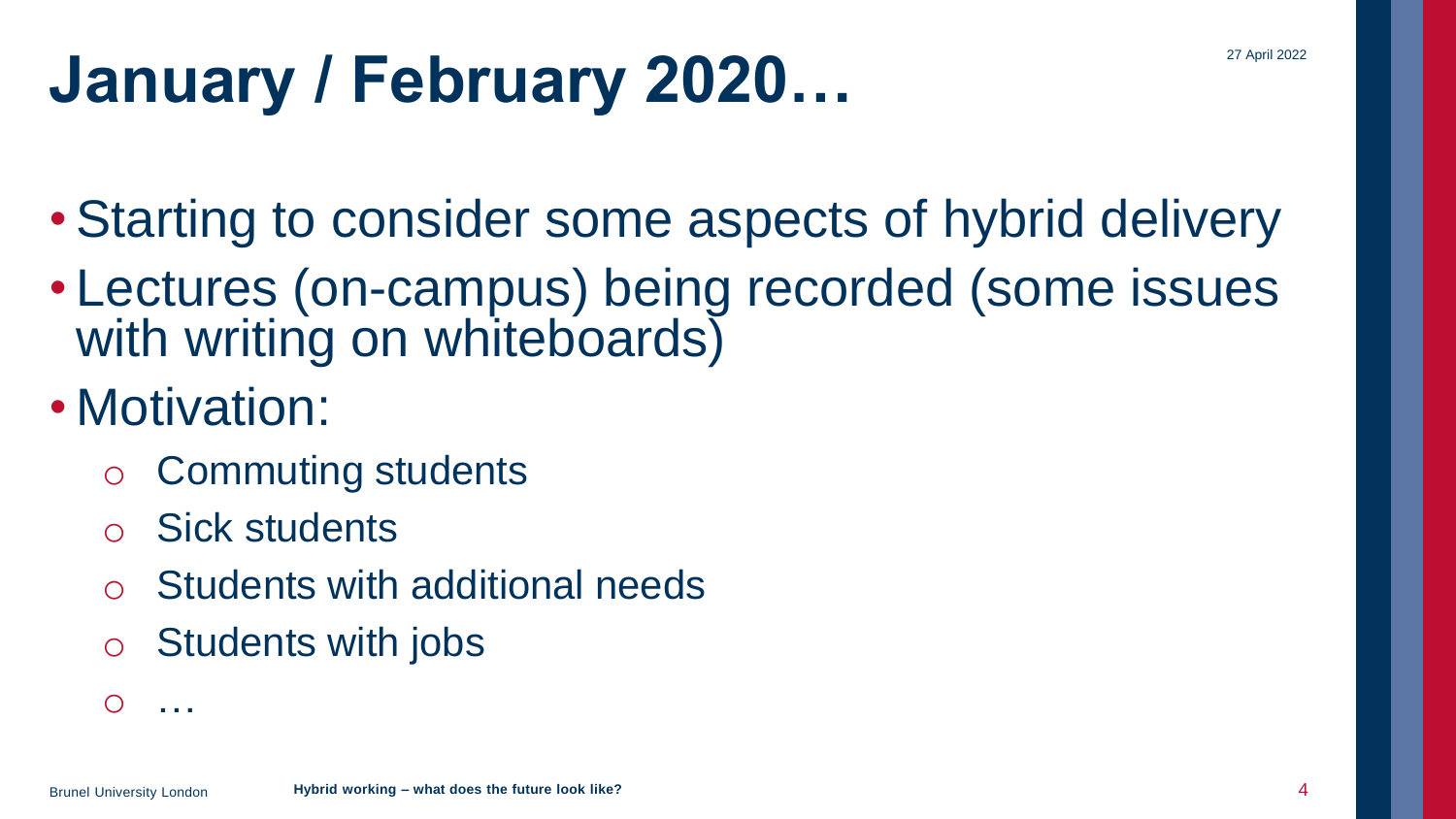## **Since 2020…**

- We have been working from home
- We have been teaching students online via Zoom / Teams / …
- •We have been assessing students online, without invigilation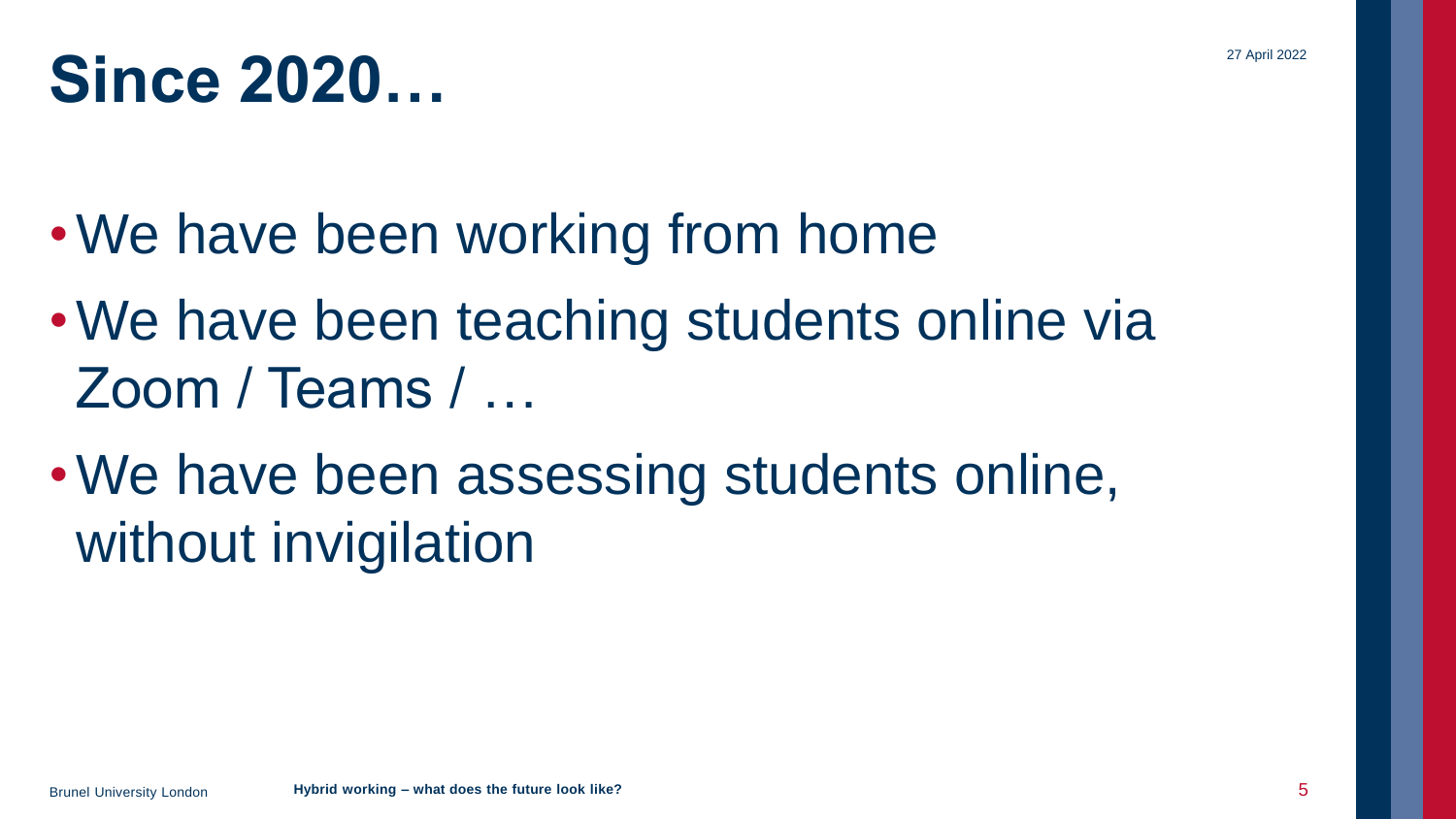## **Since 2020…**

- •We have been working from home (mostly)
- We have been teaching students online via Zoom / Teams / … (mostly)
- •We have been assessing students online, without invigilation (mostly)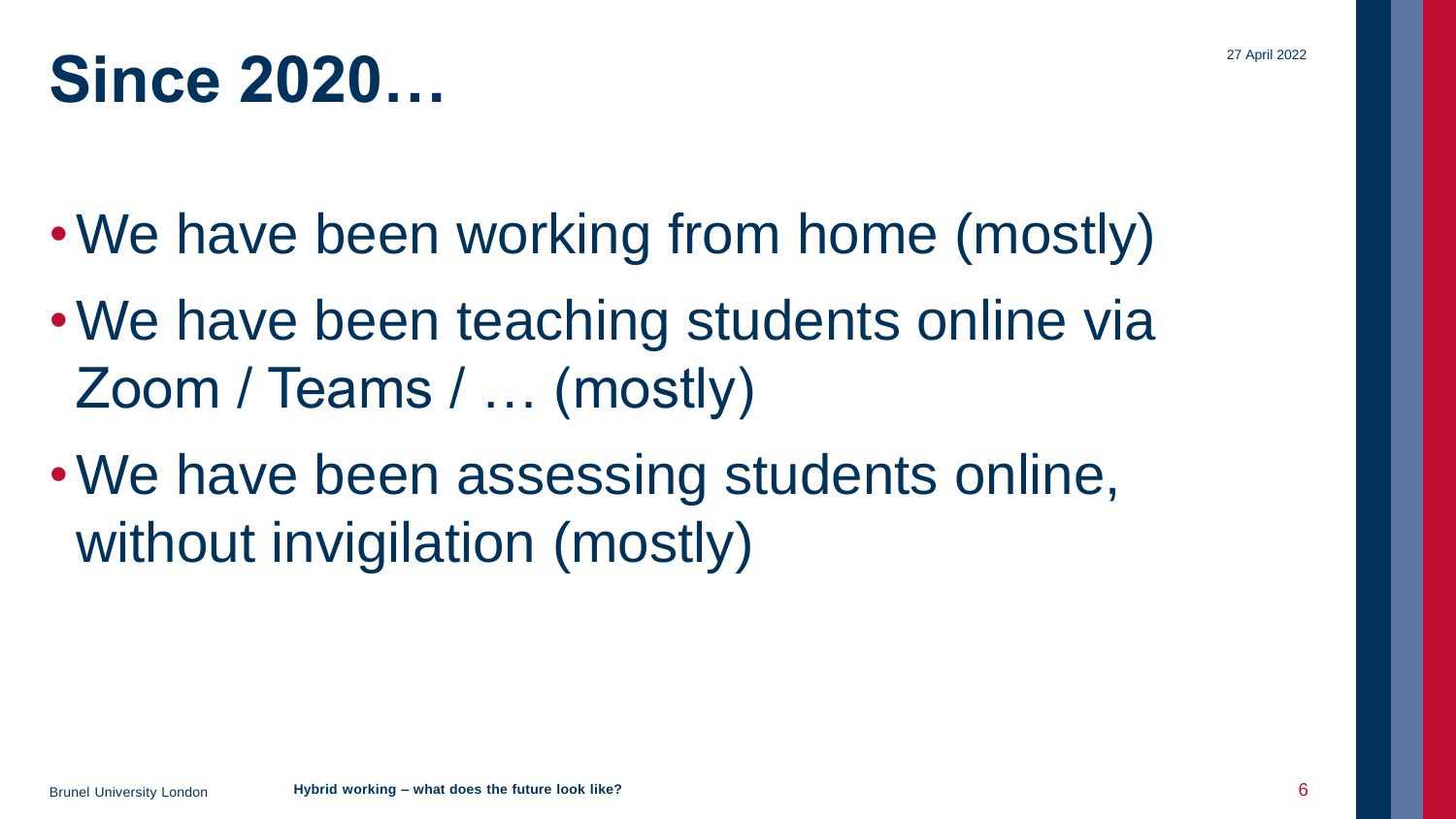## **What will the new normal look like?**

- •Back to pre-2020, or …
- make use of what we have learned in last two years to do something better?
	- 1. Hybrid teaching
	- 2. Hybrid assessment
	- 3. Hybrid working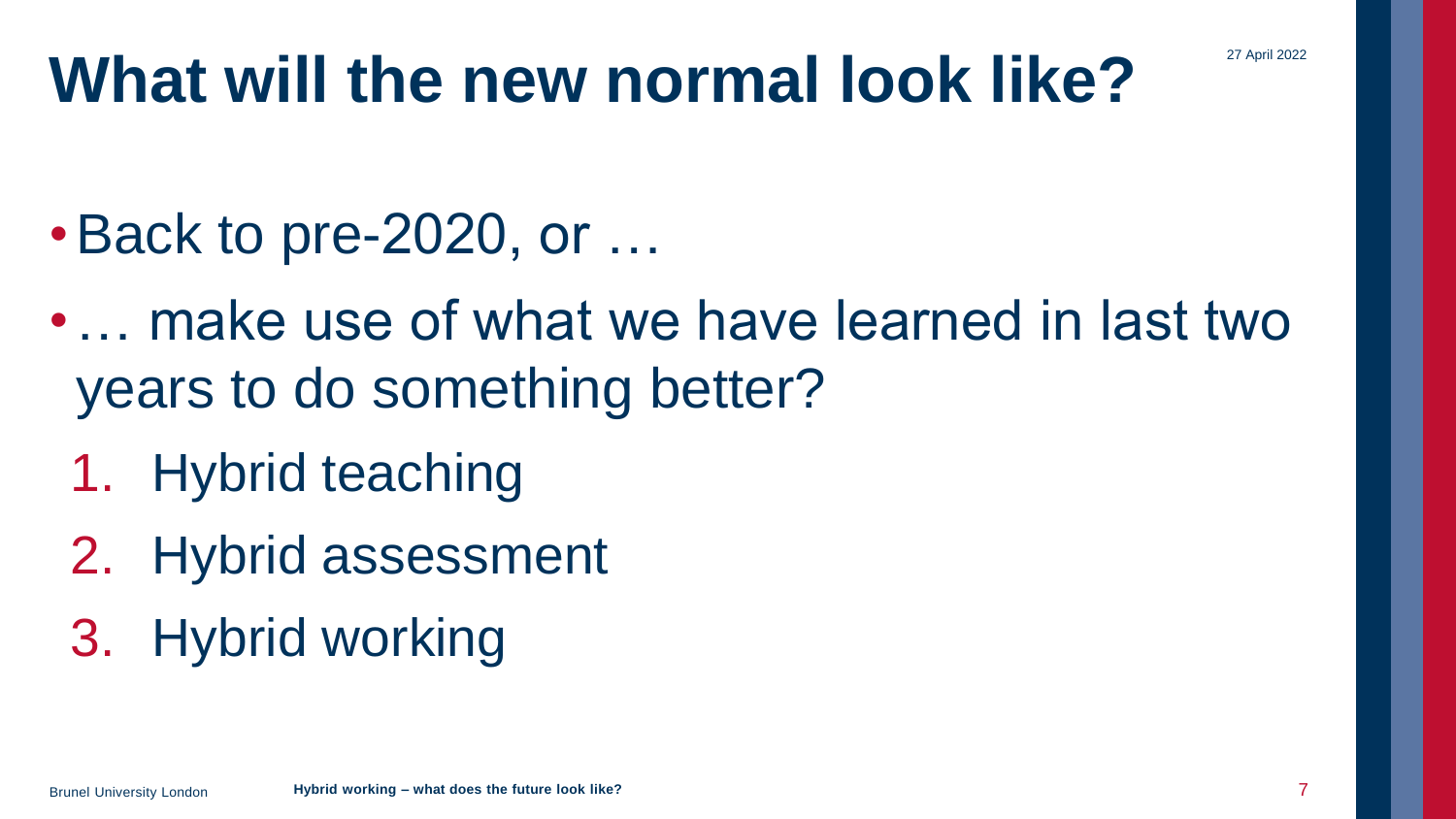### **Hybrid Teaching: "***Restarting the New Normal***"**

#### Articles focused on:

- Approaches to teaching post-16 mathematics to students during COVID-19 restrictions,
- The needs of mathematics learners in COVID-19-affected cohorts
- General distance learning of mathematics



#### **Teaching Mathematics** and its Applications

AN INTERNATIONAL JOURNAL OF THE IMA

**Special issue: Restarting the New Normal** Guest editors: Jonathan Gillard, Claire Ketnor, Ciarán Mac an Bhaird and Cathy Smith

Volume 40 Number 4 December 2021



Published for the Institute of Mathematics and its Applications by

27 April 2022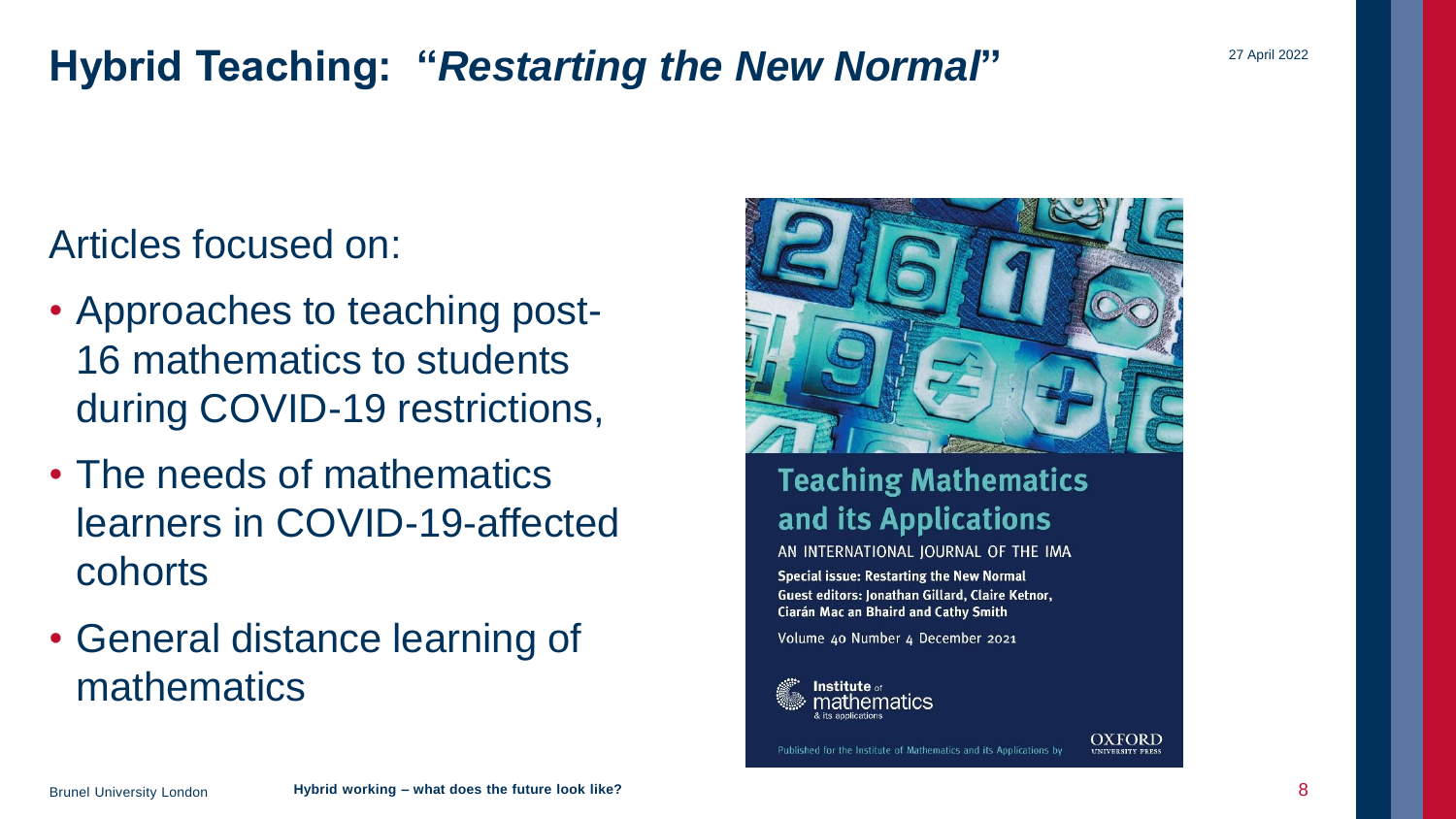### **Hybrid Teaching: "***Restarting the New Normal***"**

*'Everyone seems to be agreeing at the minute that face-to-face is the way forward': practitioners' perspectives on post-pandemic mathematics and statistics support***,** by Holly Gilbert, Mark Hodds, Duncan Lawson

- Questionnaire in May 2020 (early stages of moving online)
- Interviews in early 2021 (after some experience with online teaching)
- Key question: "*What will Mathematics and Statistics Support look like once restrictions have ended?*"
- Consensus view: *"Face-to-face Mathematics and Statistics Support will return as the dominant form of delivery but the benefits of online provision are such that a significant minority of provision will remain in this form."*



#### **Teaching Mathematics** and its Applications

AN INTERNATIONAL JOURNAL OF THE IMA

Special issue: Restarting the New Normal Guest editors: Jonathan Gillard, Claire Ketnor, Ciarán Mac an Bhaird and Cathy Smith

Published for the Institute of Mathematics and its Applications by

Volume 40 Number 4 December 2021



**OXFORD**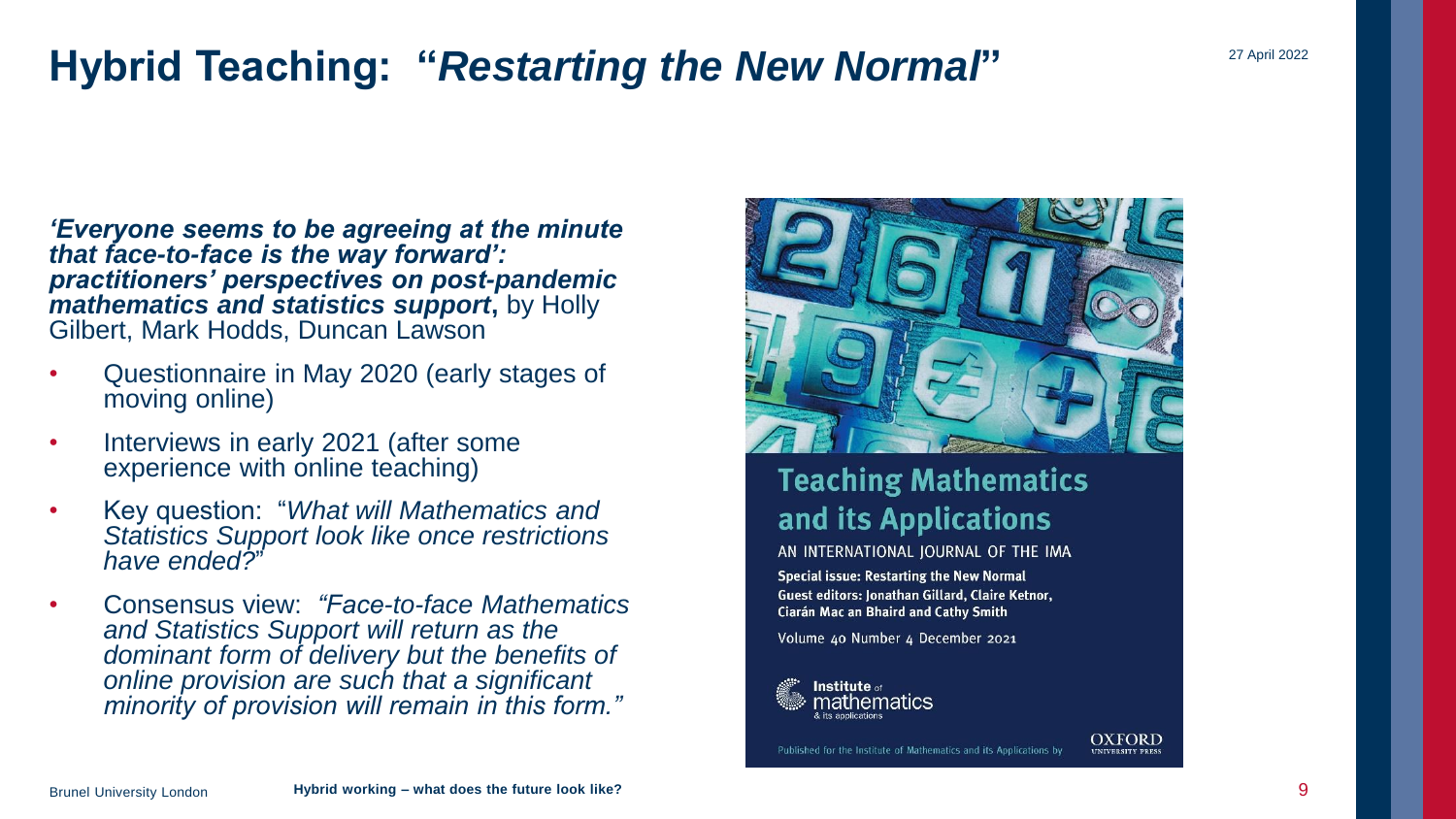### **Hybrid Teaching: "***Responding to the COVID-19 pandemic***"**

*Changes with time of Practitioners' opinions of online Mathematics and Statistics Support, by Holly Jade Gilbert*

- Initially 54% of practitioners said online support was worse than in-person support
- In 2021, 100% of those interviewed said they would continue with online support after the pandemic.
- Key advantages of online support: flexibility and accessibility

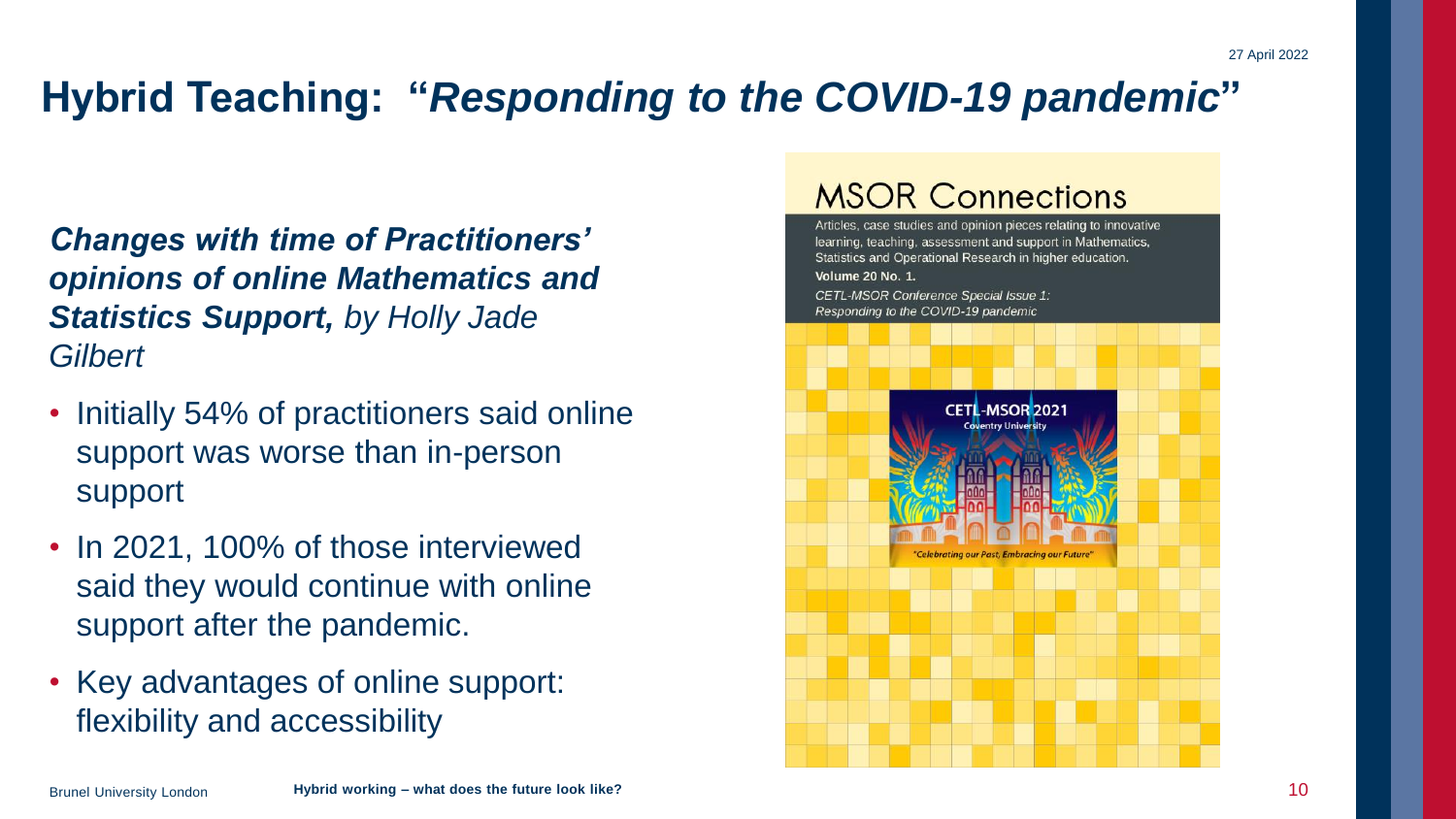### **Hybrid Teaching: "***Responding to the COVID-19 pandemic***"**

*Changes made to the teaching of linear algebra and calculus courses in the UK in response to the COVID-19 pandemic*, by Maryam Alarfaj, Steven O'Hagan, Chris Sangwin

- Survey conducted with lecturers in Calculus and Linear Algebra
- Mixed views regarding the importance of offering on-campus classes once restrictions lifted
- "Many of the lecturers in the study preferred and were enthusiastic about retaining what had been created and provided during the pandemic"
- Online learning here to stay?

#### **MSOR Connections**

Articles, case studies and opinion pieces relating to innovative learning, teaching, assessment and support in Mathematics. Statistics and Operational Research in higher education. **Volume 20 No. 1.** CETL-MSOR Conference Special Issue 1: Responding to the COVID-19 pandemic **CETL-MSOR 2021** 'Celebrating our Past, Embracir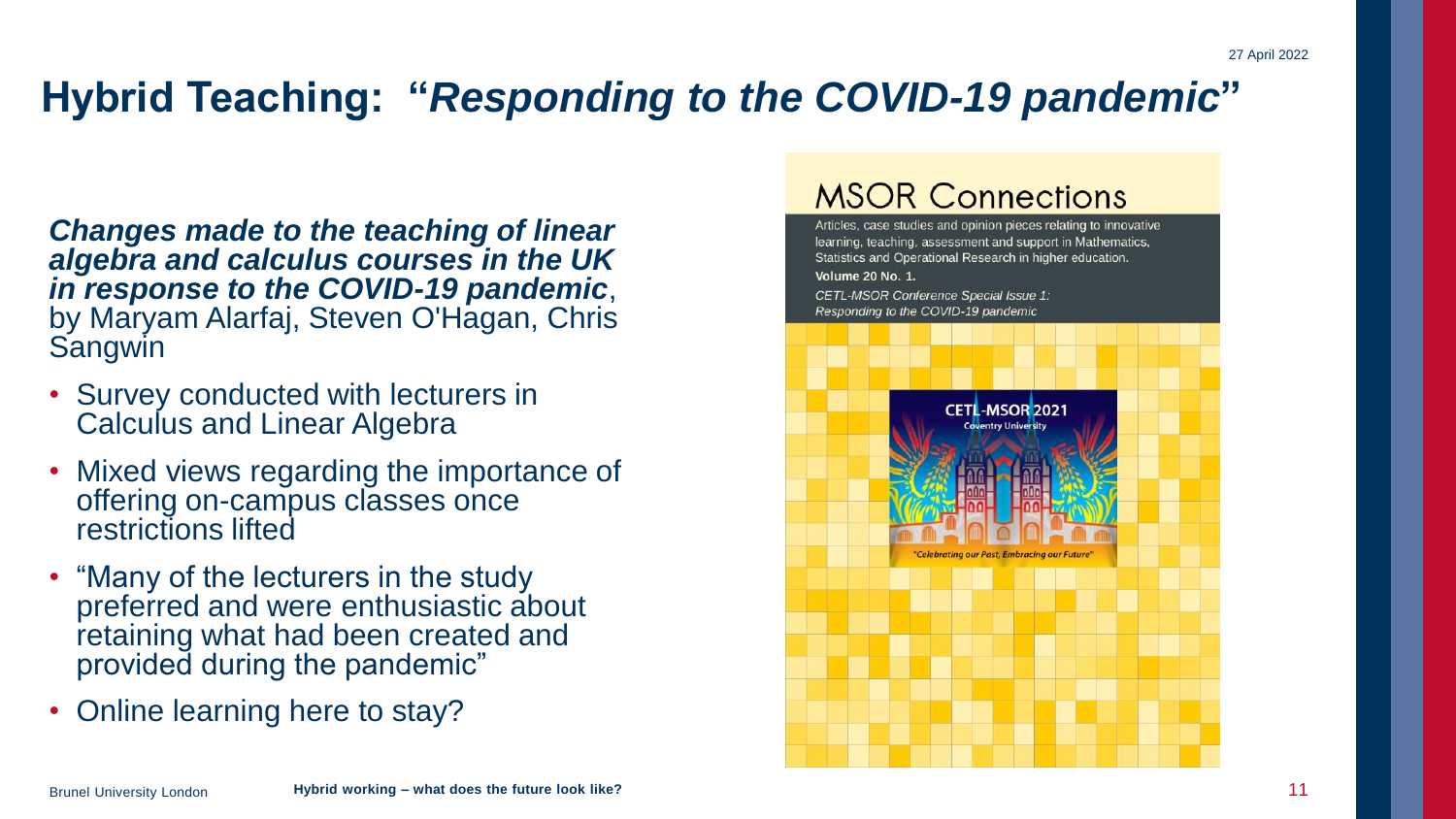# **Hybrid teaching**

- Benefits of on-campus:
	- o Better student engagement, sense of community
	- o Immediate student feedback
- Benefits of online:
	- o Accessibility
	- o Easier timetabling
- Can we combine benefits of both?
	- o Online and on-campus days?
	- o Recordings of taught sessions?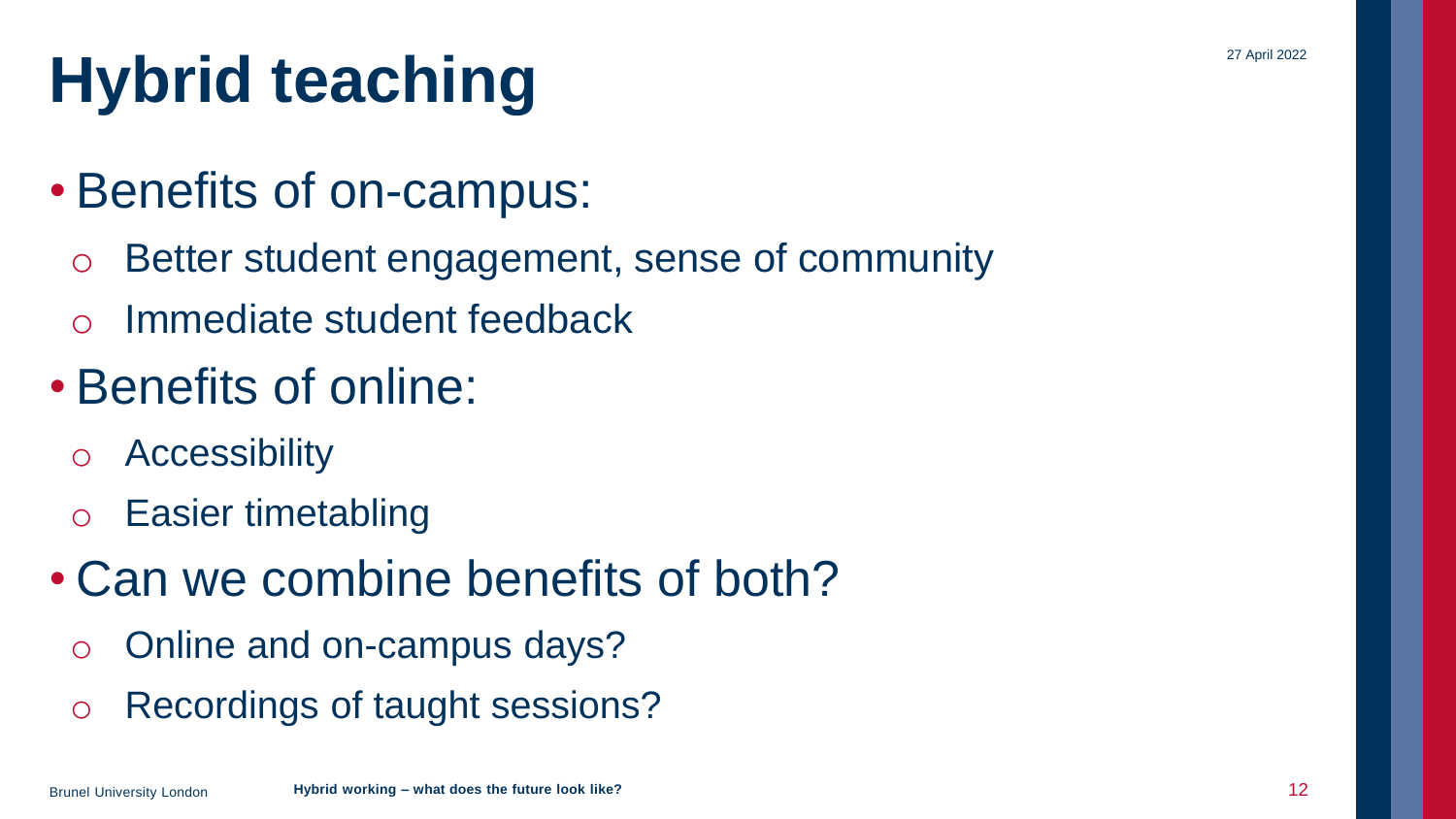### **Hybrid Assessment: "***Restarting the New Normal***"**

*Levelling the playing field in assessment: an analysis of attainment gaps for widening participation, black and minority ethnic mathematics undergraduates before and after the COVID-19 lockdown*, by L. M. Shaw and M. R. Tranter

- Comparison between pre-covid (oncampus) and post-covid (online) assessment results, for same cohort of Level 4 Mathematics students at Nottingham Trent University.
- Attainment gap closed in this cohort for black and minority ethnic students.
- Students from a lower socio-economic background may have been put at a disadvantage by the move to online teaching, learning and assessment.



#### **Teaching Mathematics** and its Applications

AN INTERNATIONAL JOURNAL OF THE IMA

Special issue: Restarting the New Normal Guest editors: Jonathan Gillard, Claire Ketnor, Ciarán Mac an Bhaird and Cathy Smith

Published for the Institute of Mathematics and its Applications by

Volume 40 Number 4 December 2021



**OXFORD** 

27 April 2022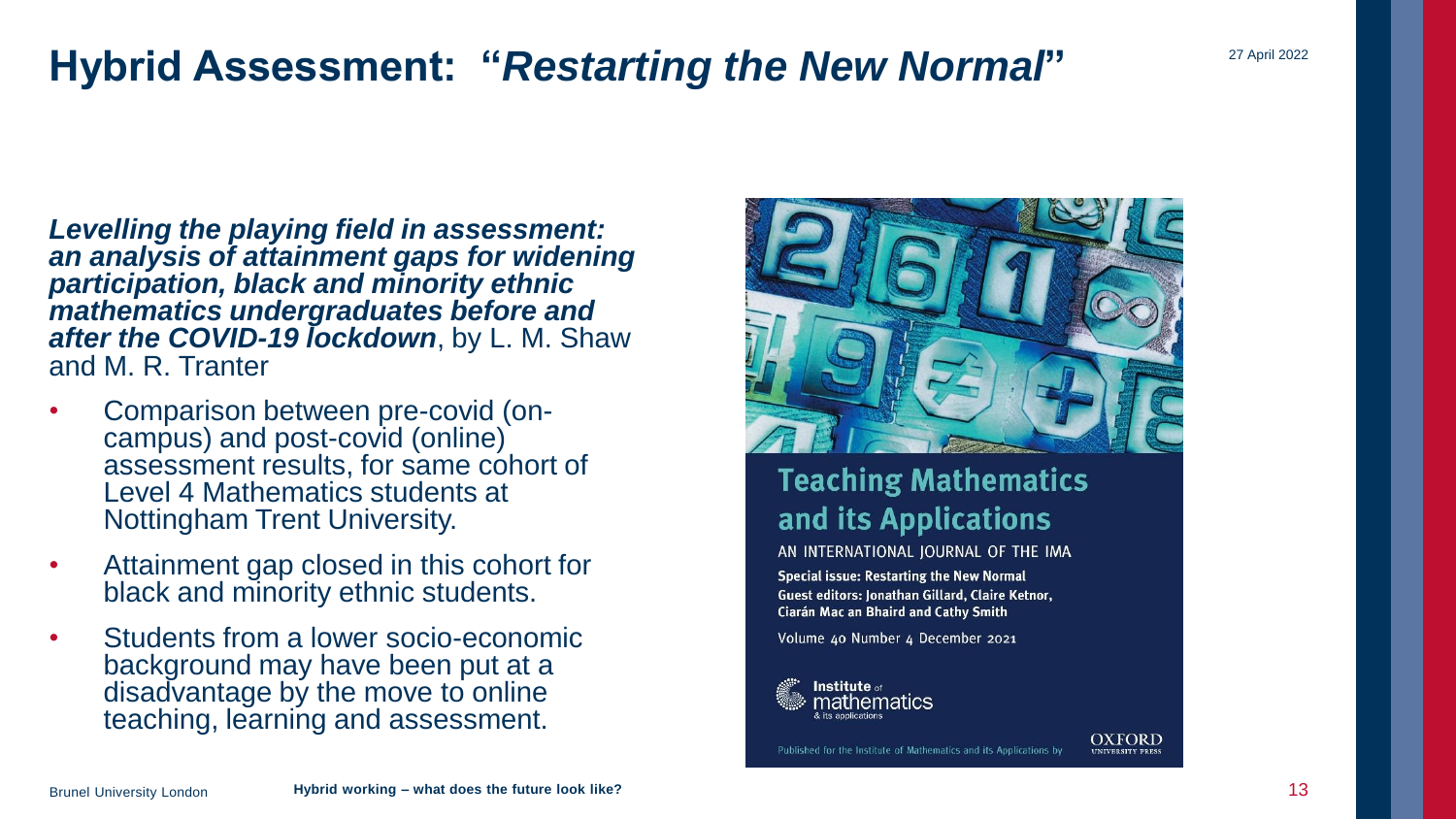### **Hybrid Assessment: online or on-campus exams?**

- Discussion on HoDoMS mailing list, March / April 2022 re: online or on-campus exams
- Complaints from some students regarding return to on-campus assessment
- Nine departments (out of 29 that responded) will hold entirely online exams this year (though in most cases with more stringent time limits than last year). Most (all?) of these hope to go back to on-campus exams in the future.
- 20 departments (out of 29 that responded) will hold some (in many cases all) exams on-campus this summer.
- Most universities appear to be understanding of the request from Mathematics departments to assess under invigilated circumstances, though some are asking for "more authentic modes of assessment" in the future.
- Some departments are running their on-campus exams as "open book", with students allowed to bring notes.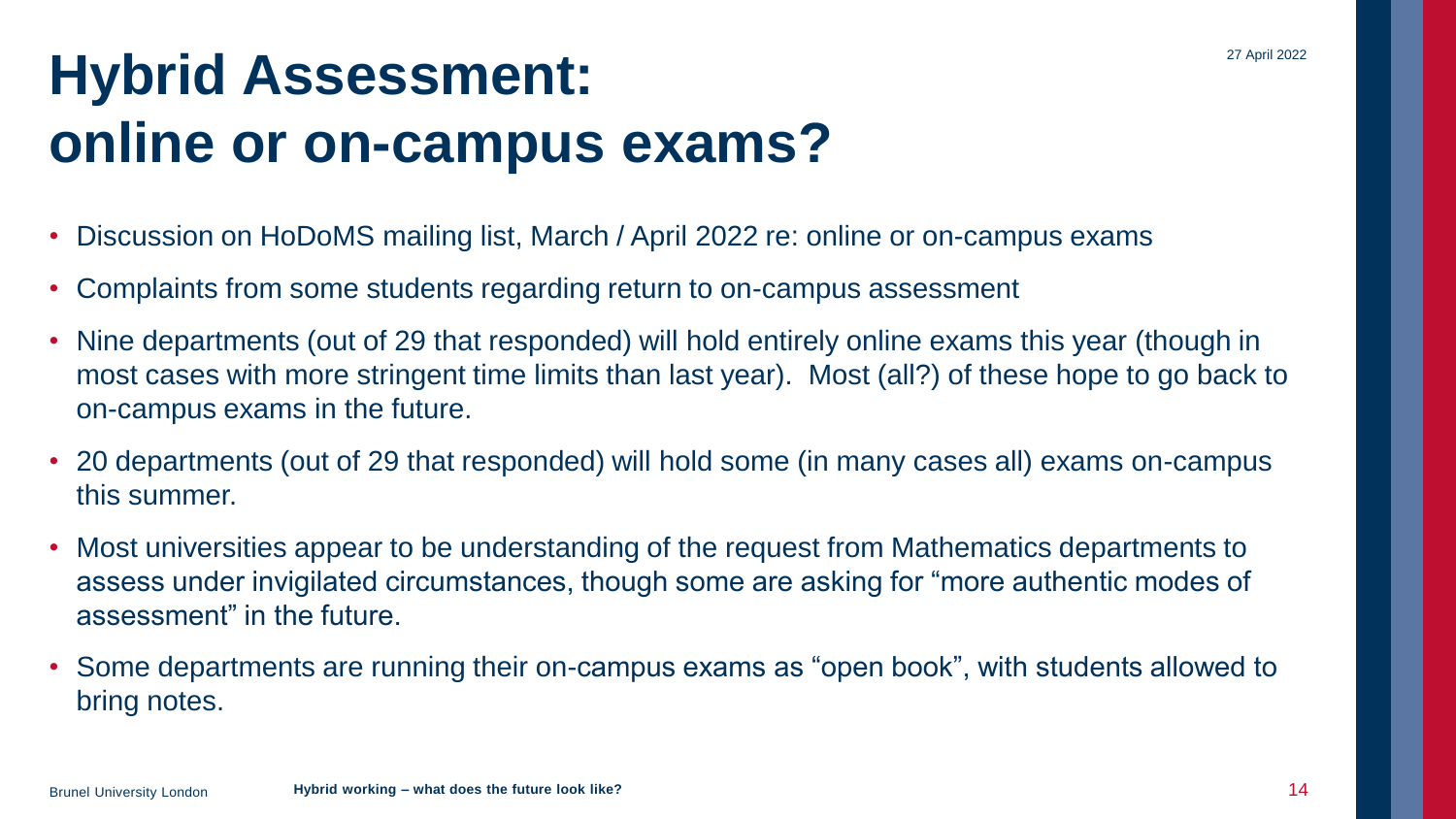27 April 2022

## **Hybrid assessment**

### • Benefits of on-campus:

- o Invigilation
- o Same experience for all

### • Benefits of online:

- o Accessibility
- o Easier timetabling
- Can we combine benefits of both?
	- o More "authentic" assessments
	- o Video presentations, online vivas, project work, …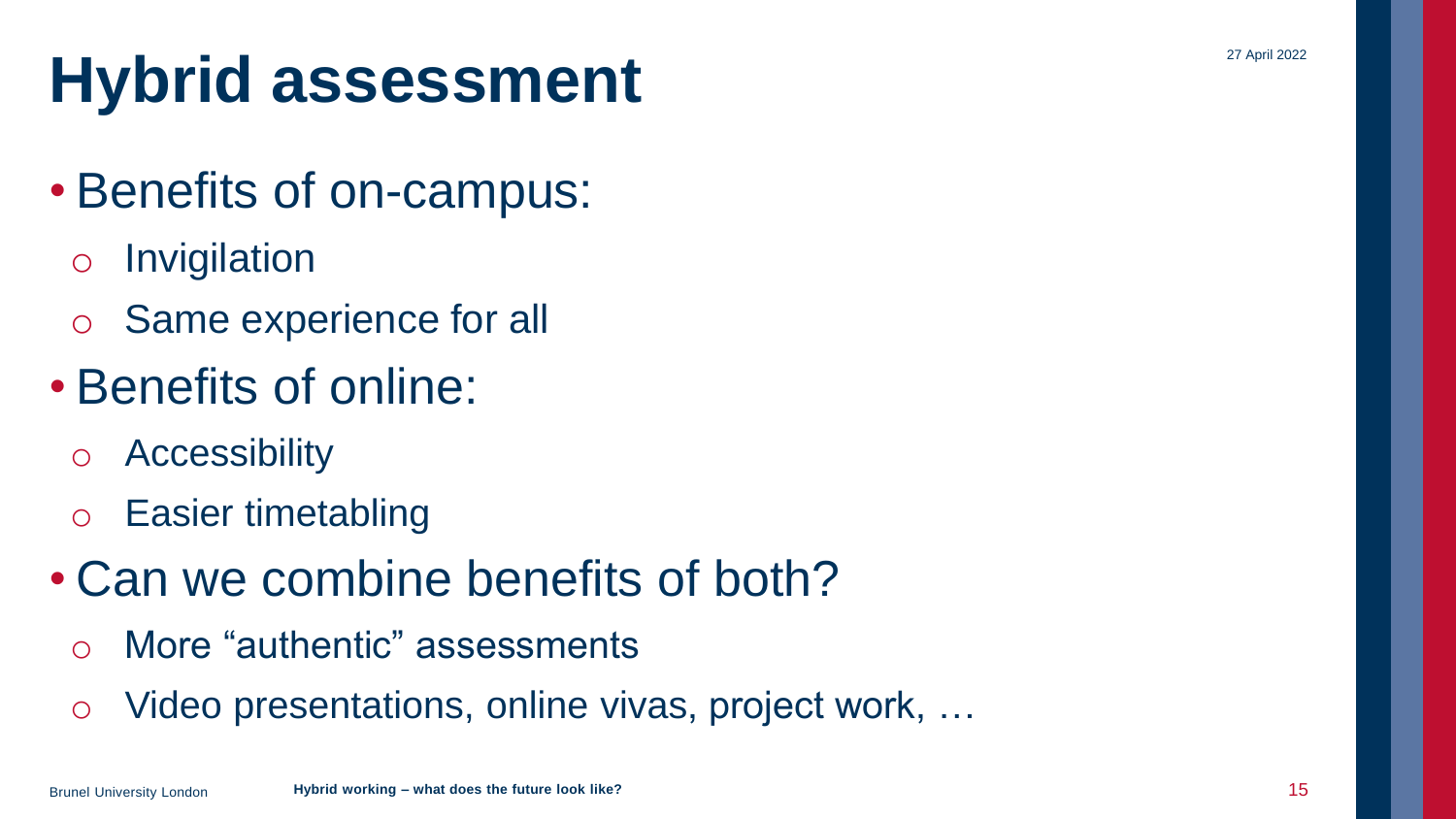# **Hybrid working**

- Benefits of on-campus:
	- **Ease of communication**
	- o Sense of community
- Benefits of online:
	- o Reduced commuting / flexible working / work-life balance
	- o Less office space required
- Can we combine benefits of both?
	- o WfH more than before, less than during pandemic?
	- o Easier online access to meetings / conferences / seminars / …